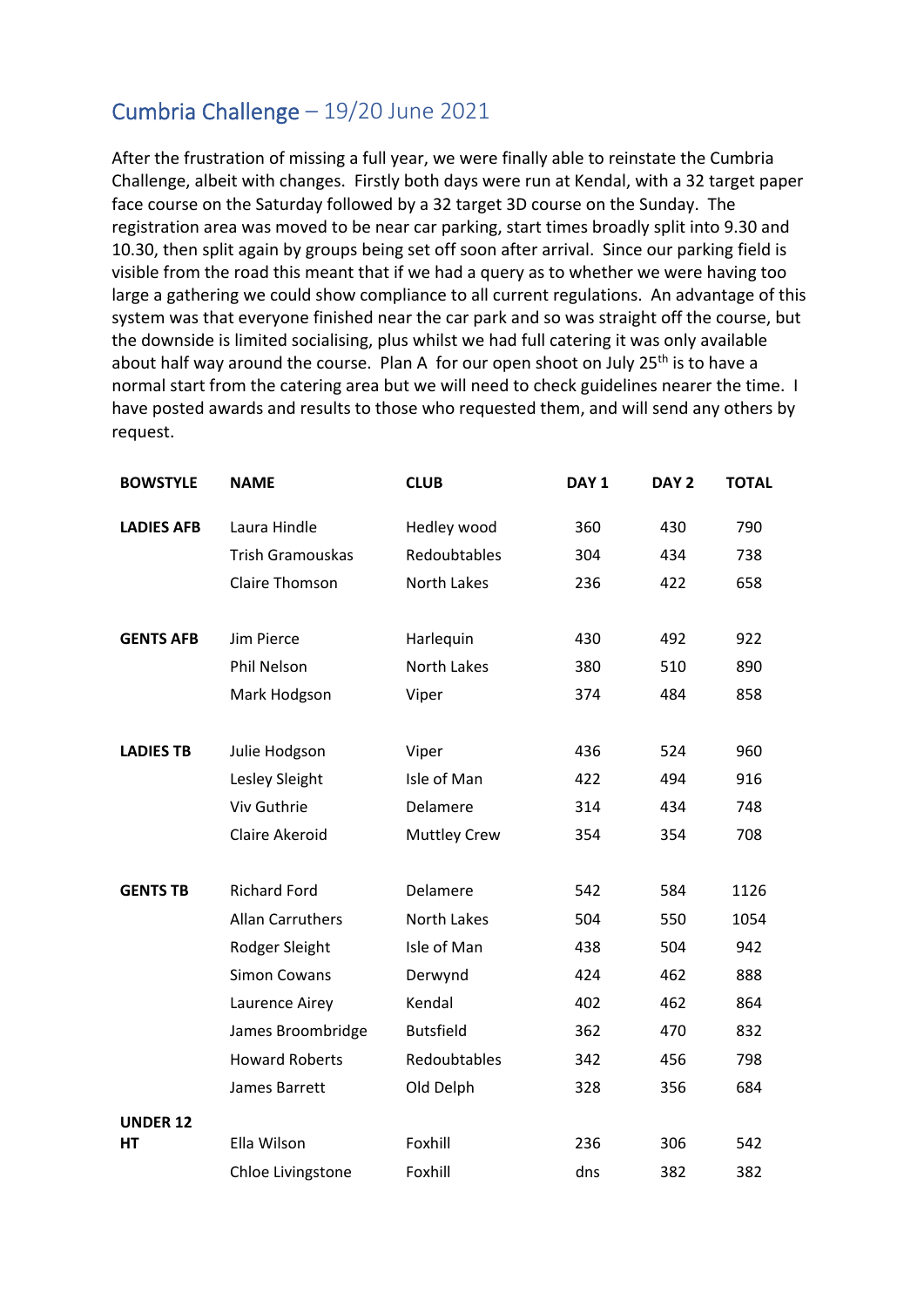| <b>BOWSTYLE</b>       | <b>NAME</b>            | <b>CLUB</b>          | DAY <sub>1</sub> | DAY <sub>2</sub> | <b>TOTAL</b> |
|-----------------------|------------------------|----------------------|------------------|------------------|--------------|
| <b>LADIES HT</b>      | Susan Gill             | Pennington           | 366              | 446              | 812          |
|                       | Sarah Sheppard         | Hollywood            | 340              | 394              | 734          |
|                       | Julia Baker            | Independent          | 266              | 386              | 652          |
|                       | Janet Wood             | Dolphinholme         | 244              | 382              | 626          |
| <b>GENTS HT</b>       | Paul Baker             | Independent          | 486              | 536              | 1022         |
|                       | Mike Thomson           | North Lakes          | 440              | 518              | 958          |
|                       | Dennis Lounds          | <b>Audley Parish</b> | 458              | 472              | 930          |
|                       | Joe Wood               | Hollywood            | 430              | 478              | 908          |
|                       | Glenn Wood             | Hollywood            | 394              | 506              | 900          |
|                       | Duncan Jaques          | Owlet Hall           | 376              | 522              | 898          |
|                       | Matt Jackson           | Pines Park           | 414              | 478              | 892          |
|                       | Peter Plunkett         | Derwynd              | 394              | 496              | 890          |
|                       | <b>Peter Delves</b>    | Redoubtables         | 336              | 466              | 802          |
|                       | Martin Leonard         | Morecambe Bay        | dns              | 550              | 550          |
|                       | Derek Fuller           | Foxhill              | dns              | 444              | 444          |
| <b>GENTS CL</b>       | Stephen May            | Foxhill              | 704              | 732              | 1436         |
|                       | <b>Neil Page</b>       | <b>Pines Park</b>    | 588              | 668              | 1256         |
|                       | Graham Akeroid         | <b>Muttley Crew</b>  | 584              | dns              | 584          |
|                       | Nathan Smith           | Independent          | 580              | dns              | 580          |
| <b>UNDER 16 LB</b>    | Max Smith              | Independent          | 202              | dns              | 202          |
| <b>LADIES LB</b>      | Alison Rayson          | Dolphinholme         | 402              | 498              | 900          |
| <b>GENTS LB</b>       | Alan Beatty            | North Lakes          | 418              | 522              | 940          |
|                       | <b>Graham Percival</b> | North Lakes          | 410              | 374              | 784          |
|                       | Peter Wood             | Dolphinholme         | 328              | 410              | 738          |
|                       | John Rowlands          | Derwynd              | 244              | 438              | 682          |
| <b>UNDER 12</b><br>BH | Ben Jackson            | <b>Audley Parish</b> | 288              | 450              | 738          |
| <b>LADIES BH</b>      | <b>Helen Harris</b>    | Artemis              | 426              | 486              | 912          |
| <b>GENTS BH</b>       | <b>Chris Plant</b>     | Foxhill              | 586              | 590              | 1176         |
|                       | <b>Gus Gramouskas</b>  | Redoubtables         | 546              | 564              | 1110         |
| <b>UNDER 14 CL</b>    | Liam Carter            | North Yorkshire      | 316              | 540              | 856          |